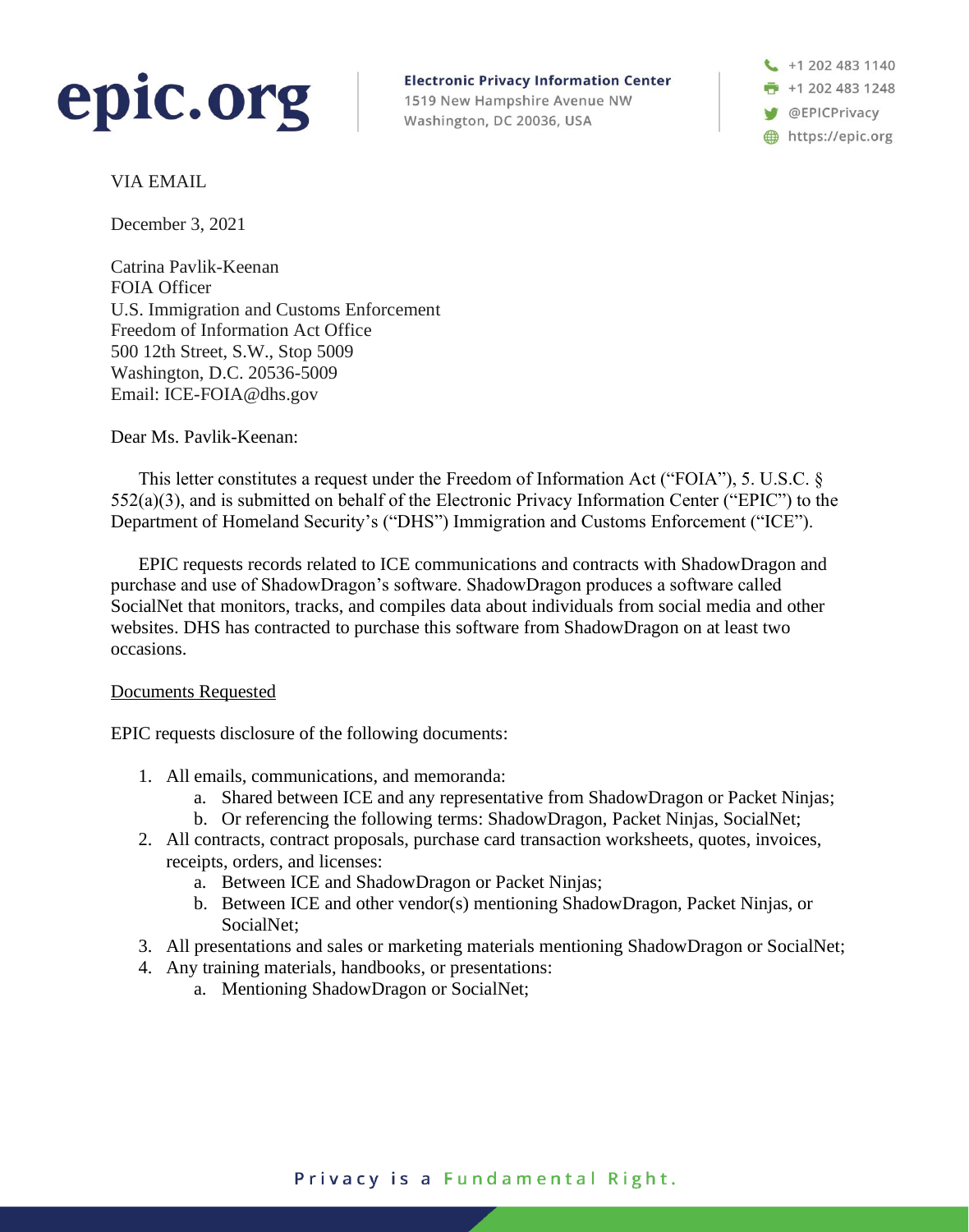- 5. Any Privacy Impact Assessments (PIAs), Privacy Threshold Analysis (PTAs), privacy policies, instructions, directives, or other privacy analyses:
	- a. Concerning use of ShadowDragon software or SocialNet;
- <span id="page-1-2"></span>6. All reports, legal memoranda, white papers, talking points, and briefing materials discussing use of ShadowDragon software, SocialNet, or other social media monitoring or data collection software.

# **Background**

On September 21, 2021, *The Intercept* reported that federal and state law enforcement were using a spyware "SocialNet," produced by ShadowDragon.<sup>1</sup> ShadowDragon's SocialNet software allows users to compile data from social media sites and other online sources to create a comprehensive profile of a targeted individual.<sup>2</sup> In describing the utility of the software, ShadowDragon's founder Daniel Clemens expressesd, "I want to know everything about the suspect: where do they get their coffee, where do they get their gas, where's their electric bill, who's their mom, who's their dad, where did they go to school . . . where did they travel, what do they like?"<sup>3</sup>

<span id="page-1-1"></span><span id="page-1-0"></span>ICE has contracted to purchase ShadowDragon's Social Net on at least two occasions. In 2020, ICE awarded a contract for \$289,500 with C & C International Computers & Consultants, Inc. for SocialNet.<sup>4</sup> And in 2021, ICE contracted with Panamerica Computers, Inc. for SocialNet for \$602,056.<sup>5</sup> ICE's purchase of this software poses troubling questions about ICE's surveillance of undocumented immigrants and immigrant communities. For years, ICE has been embroiled in controversy surrounding its mistreatment of undocumented immigrants and targeting of immigrant

<sup>4</sup> *Delivery Order (DO)*, PIID No. 70CMSD20FR0000090, USASPENDING,

<sup>1</sup> Michael Kwet, *ShadowDragon: Inside the Social Media Surveillance Software that can Watch Your Every Move*, INTERCEPT (Sept. 21, 2021), [https://theintercept.com/2021/09/21/surveillance-social-media-police-microsoft](https://theintercept.com/2021/09/21/surveillance-social-media-police-microsoft-shadowdragon-kaseware)[shadowdragon-kaseware;](https://theintercept.com/2021/09/21/surveillance-social-media-police-microsoft-shadowdragon-kaseware) *see ShadowDragon*, SHADOWDRAGON, [https://shadowdragon.io.](https://shadowdragon.io/) ShadowDragon is the sister company of Packet Ninjas, a 2005-formed technology company that first developed ShadowDragon. *See About Packet Ninjas*, PACKET NINJAS, [https://packetninjas.com/about.](https://packetninjas.com/about)

<sup>2</sup> *Id*.

<sup>3</sup> *Id*.; ShadowDragon *– Investigative Rule 8: Bad Guys Order Pizza Too*, VIMEO (2019), <https://vimeo.com/345808418> (video showing Daniel Clemens describing the software).

[https://www.usaspending.gov/award/CONT\\_AWD\\_70CMSD20FR0000090\\_7012\\_HSHQDC12D00011\\_7001](https://www.usaspending.gov/award/CONT_AWD_70CMSD20FR0000090_7012_HSHQDC12D00011_7001) (Delivery Order from ICE to C & C International Computers & Consultants, Inc. for \$289k with a July 16, 2020 start date). <sup>5</sup> *Delivery Order (DO)*, PIID No. 70CMSD21FR0000107, USAspending,

[https://www.usaspending.gov/award/CONT\\_AWD\\_70CMSD21FR0000107\\_7012\\_HSHQDC12D00013\\_7001](https://www.usaspending.gov/award/CONT_AWD_70CMSD21FR0000107_7012_HSHQDC12D00013_7001) (Delivery Order from ICE to Panamerica Comptuers, Inc. for \$602k with an August 31, 2021 start date).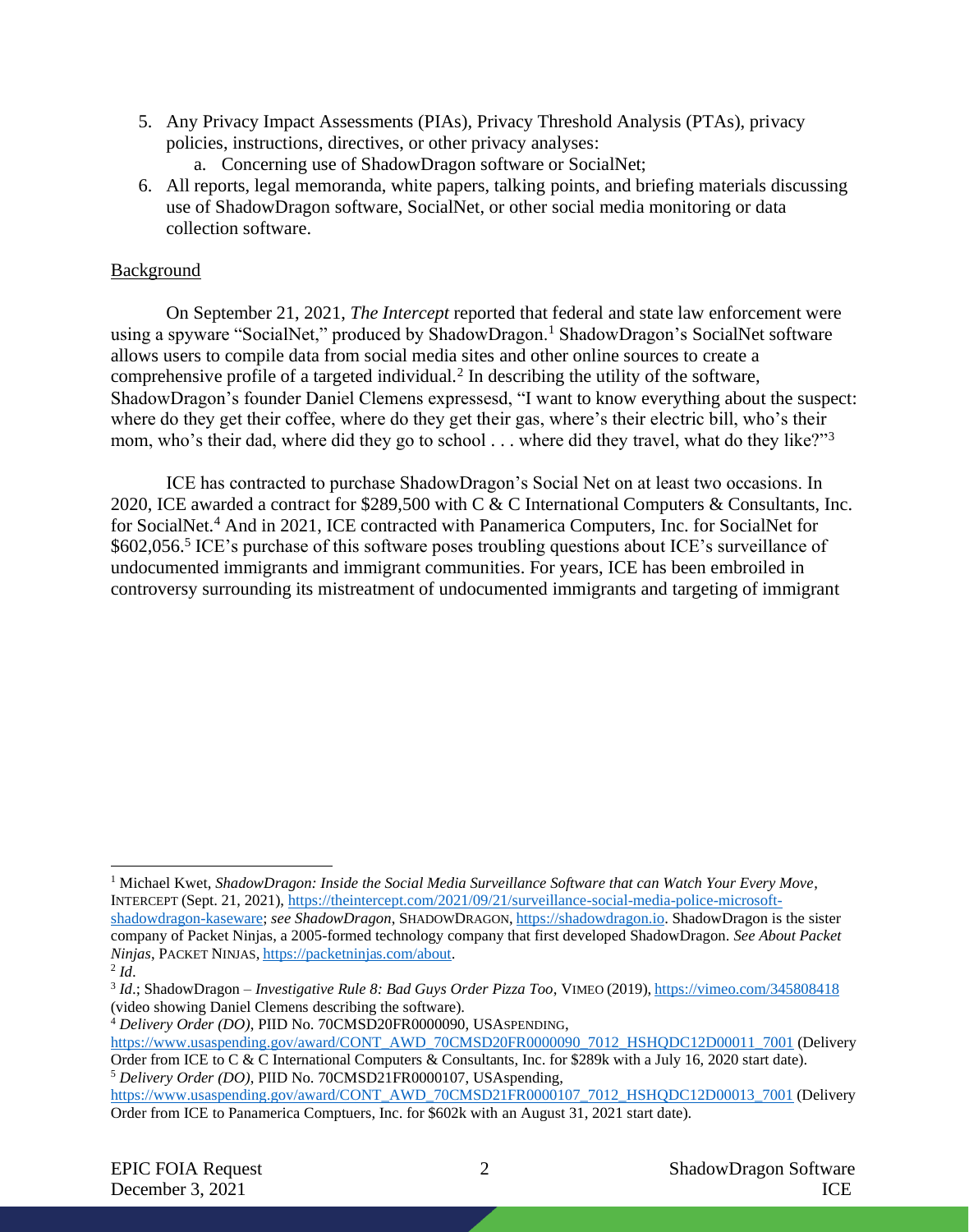<span id="page-2-0"></span>communities,<sup>6</sup> and intrusive surveillance technology has been a key tool in ICE's arsenal.<sup>7</sup> The public must be informed about ICE's communications and contracts with ShadowDragon and its use and justifications for using SocialNet software.

### Expedited Review

EPIC is entitled to expedited processing of this request because there is an urgency to inform the public about a government activity.<sup>8</sup> Under DHS FOIA regulations, a request shall be expedited when there is "an urgency to inform the public about an actual or alleged federal government activity, if made by a person primarily engaged in disseminating information."<sup>9</sup> EPIC's request qualifies for expedited processing on these grounds.

First, there is a clear urgency to inform the public about DHS's use of the invasive investigative software SocialNet. As evidenced by numerous media reports, the public is growing increasingly concerned by government access to technological tools that enable it to surveil individuals and collect their data.<sup>10</sup> The public is also concerned about DHS and ICE's reputation for maltreating undocumented immigrants and migrants.<sup>11</sup> As such, there is an urgency to inform the

[https://phr.org/our-work/resources/zero-protection-how-u-s-border-enforcement-harms-migrant-safety-and-health;](https://phr.org/our-work/resources/zero-protection-how-u-s-border-enforcement-harms-migrant-safety-and-health) Jasmine Aguilera, *'Family Separation 2.0.' Parents in ICE Detention Have to Decide Whether to Keep Their Children or Release Them to Sponsors*, TIME (July 27, 2020), [https://time.com/5866659/ice-parents-children-detention](https://time.com/5866659/ice-parents-children-detention-coronavirus-release)[coronavirus-release;](https://time.com/5866659/ice-parents-children-detention-coronavirus-release) *Family Separation Under the Trump Administration – A Timeline*, S.POVERTY L. CTR. (June 17, 2020), [https://www.splcenter.org/news/2020/06/17/family-separation-under-trump-administration-timeline.](https://www.splcenter.org/news/2020/06/17/family-separation-under-trump-administration-timeline)

<sup>7</sup> *See, e.g.*, *EPIC v. ICE (Facial Recognition Services)*, EPIC, [https://www2.epic.org/foia/dhs/ice/facial-recognition](https://www2.epic.org/foia/dhs/ice/facial-recognition-services)[services;](https://www2.epic.org/foia/dhs/ice/facial-recognition-services) *Racial and Immigrant Justice Groups Sue Government for Records of COVID-19 Data Surveillance*, ELECTRONIC FRONTIER FOUND. (Feb. 19, 2021), [https://www.eff.org/press/releases/racial-and-immigrant-justice-groups](https://www.eff.org/press/releases/racial-and-immigrant-justice-groups-sue-government-records-covid-19-data-surveillance)[sue-government-records-covid-19-data-surveillance;](https://www.eff.org/press/releases/racial-and-immigrant-justice-groups-sue-government-records-covid-19-data-surveillance) *See generally #NoTechforICE*, MIJENTE, <https://notechforice.com/about> (campaign by Mijente countering technology companies' role in immigration enforcement).

 $85 \text{ U.S.C.}$  §  $552(a)(6)(E)(v)(II)$ ; 6 C.F.R. § 5.5(e)(1)(ii).

*over Their Personal Information*, PEW RES. CTR. (Nov. 15, 2019),

<sup>11</sup> *See supra* not[e 6](#page-2-0) and accompanying text.

<sup>6</sup> *See, e.g.*, JUSTICE-FREE ZONES: U.S. IMMIGRATION DETENTION UNDER THE TRUMP ADMINISTRATION, ACLU, HRW, & NAT'L IMMIGRANT JUST CTR. (2020),

[https://www.hrw.org/sites/default/files/supporting\\_resources/justice\\_free\\_zones\\_immigrant\\_detention.pdf;](https://www.hrw.org/sites/default/files/supporting_resources/justice_free_zones_immigrant_detention.pdf) Sean Sullivan & Nnick Miroff, *Amid Furor over Border Images, Biden Faces Democratic Backlash on Immigration*, WASH.POST (Sept. 21, 2021), [https://www.washingtonpost.com/politics/biden-immigration-democratic-](https://www.washingtonpost.com/politics/biden-immigration-democratic-backlash/2021/09/21/4de126b8-1adf-11ec-a99a-5fea2b2da34b_story.html)

[backlash/2021/09/21/4de126b8-1adf-11ec-a99a-5fea2b2da34b\\_story.html;](https://www.washingtonpost.com/politics/biden-immigration-democratic-backlash/2021/09/21/4de126b8-1adf-11ec-a99a-5fea2b2da34b_story.html) Eileen Sullivan & Zolan Kanno-Youngs, *Images of Border Patrol's Treatment of Haitian Migrants Prompt Outrage*, N.Y. TIMES (Sept. 21, 2021),

 $9^9$  6 C.F.R. § 5.5(e)(1)(ii).

<sup>10</sup> *See, e.g.*, Elizabeth Goitein & Nessa Anwar, *Governments Have Collected Large Amounts of Data to Fight the Coronavirus. That's Raising Privacy Concerns*, CNBC (Aug. 17, 2020);

[https://www.cnbc.com/2020/08/17/governments-collected-data-to-fight-coronavirus-raising-privacy-concerns.html;](https://www.cnbc.com/2020/08/17/governments-collected-data-to-fight-coronavirus-raising-privacy-concerns.html) Lee Fang, *FBI Expands Ability to Collect Cellphone Location Data, Monitor Social Media, Recent Contracts Show*, INTERCEPT (June 24, 2020)[, https://theintercept.com/2020/06/24/fbi-surveillance-social-media-cellphone-dataminr](https://theintercept.com/2020/06/24/fbi-surveillance-social-media-cellphone-dataminr-venntel)[venntel;](https://theintercept.com/2020/06/24/fbi-surveillance-social-media-cellphone-dataminr-venntel) Rani Molla, *Law Enforcement is Now Buying Cellphone Location Data from Marketers*, VOX RECODE (Feb. 7,

<sup>2020),</sup> [https://www.vox.com/recode/2020/2/7/21127911/ice-border-cellphone-data-tracking-department-homeland](https://www.vox.com/recode/2020/2/7/21127911/ice-border-cellphone-data-tracking-department-homeland-security-immigration)[security-immigration;](https://www.vox.com/recode/2020/2/7/21127911/ice-border-cellphone-data-tracking-department-homeland-security-immigration) Brooke Auxier et al., *Americans and Privacy: Concerned, Confused and Feeling Lack of Control* 

[https://www.pewresearch.org/internet/2019/11/15/americans-and-privacy-concerned-confused-and-feeling-lack-of](https://www.pewresearch.org/internet/2019/11/15/americans-and-privacy-concerned-confused-and-feeling-lack-of-control-over-their-personal-information)[control-over-their-personal-information;](https://www.pewresearch.org/internet/2019/11/15/americans-and-privacy-concerned-confused-and-feeling-lack-of-control-over-their-personal-information) Louise Matsakis, *The WIRED Guide to Your Personal Data (and Who Is Using It)*, WIRED (Feb. 15, 2019), [https://www.wired.com/story/wired-guide-personal-data-collection.](https://www.wired.com/story/wired-guide-personal-data-collection)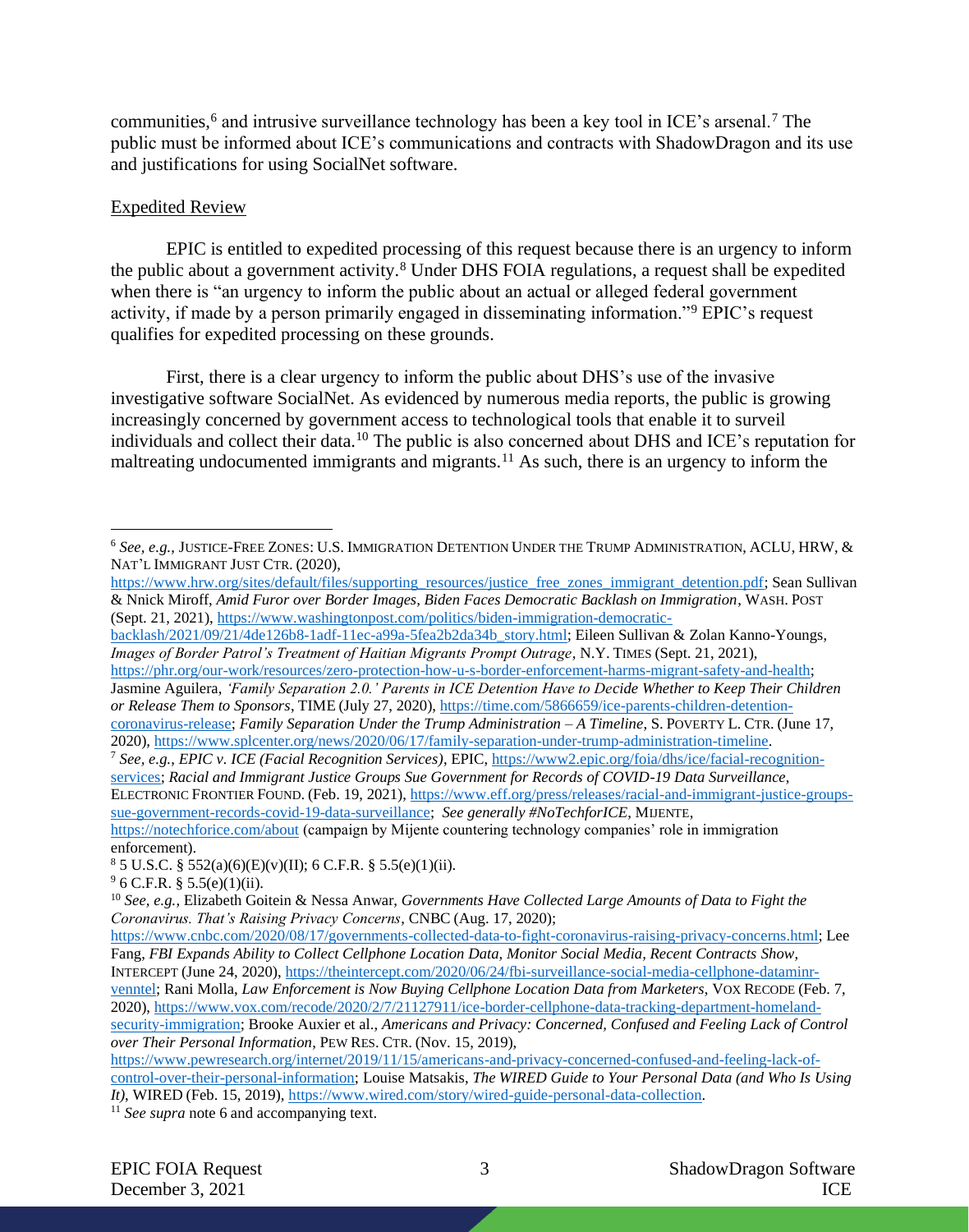public about how a technology that threatens privacy rights might be wielded by ICE and CBP against immigrants, noncitizens, and immigrant communities.

Second, EPIC is an organization "primarily engaged in disseminating information" as a news media requester.<sup>12</sup> As the Court explained in *EPIC v. DOD*, "EPIC satisfies the definition of 'representative of the news media'" under the FOIA.<sup>13</sup> Thus, EPIC is entitled to expedited processing of this request under  $6$  C.F.R.  $\S 5.5(e)(1)(ii)$ .

In submitting this request for expedited processing, EPIC certifies that this explanation is true and correct to the best of its knowledge and belief.<sup>14</sup>

#### Fee Waiver

EPIC is a "representative of the news media" for fee classification purposes.<sup>15</sup> Because EPIC is a "news media" requester and, as a non-profit organization, has no commercial interest in the requested records, EPIC is entitled to receive the requested record with only duplication fees assessed.<sup>16</sup>

In addition, any duplication fees should be waived because: (1) "[d]isclosure of the requested information is in the public interest because it is likely to contribute significantly to public understanding of the operations or activities of the government"; and (2) "[d]isclosure of the information is not primarily in the commercial interest of" EPIC.<sup>17</sup>

# *(1) Disclosure of the requested information will contribute significantly to public understanding of government activities.*

DHS components evaluate four factors to determine whether a disclosure is in the public interest: (i) whether the subject of the requested records concerns "identifiable operations or activities of the federal government"; (ii) whether the disclosure is "meaningfully informative about government operations or activities in order to be 'likely to contribute' to an increased public understanding of those operations or activities"; (iii) whether the disclosure contributes "to the understanding of a reasonably broad audience of persons interested in the subject"; and (iv) whether "the public's understanding of the subject" will be "enhanced" by the disclosure to a significant extent."<sup>18</sup> EPIC's request satisfies all four factors.

First, the requested records "concern identifiable operations or activities of the federal government,"<sup>19</sup> because the government has documented in its spending data ICE's purchases of

 $126$  C.F.R. § 5.5(e)(1)(ii).

<sup>13</sup> 241 F. Supp. 2d 5, 15 (D.D.C. 2003); *see* 6 C.F.R. § 5.5(e)(3).

<sup>&</sup>lt;sup>14</sup> 5 U.S.C. § 552(a)(6)(E)(vi); 6 C.F.R. § 5.5(e)(3).

<sup>15</sup> *EPIC v. DOD*, 241 F. Supp. 2d at 15.

<sup>&</sup>lt;sup>16</sup> 5 U.S.C. § 552(a)(4)(A)(ii)(II); 6 C.F.R. § 5.11(c)(2).

<sup>17</sup> 6 C.F.R. § 5.11(k)(1)(i)–(ii); *see also* 5 U.S.C. § 552(a)(4)(A)(iii).

 $18$  6 C.F.R. § 5.11(k)(2).

<sup>19</sup> *Id.* § 5.11(k)(2)(i).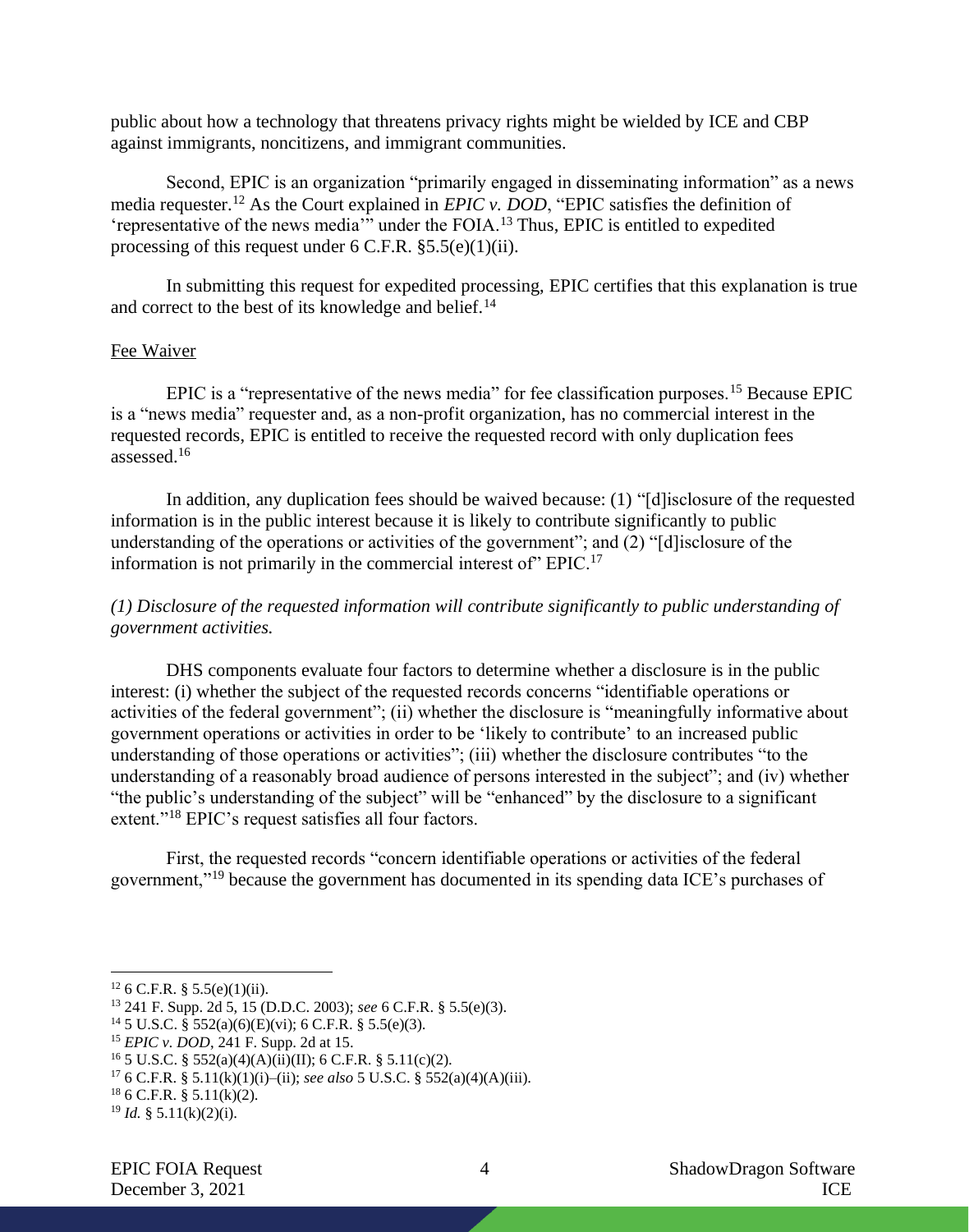ShadowDragon's SocialNet.<sup>20</sup> It is therefore "direct and clear" that the federal government has purchased SocialNet.<sup>21</sup>

Second, disclosure of the requested records is "'likely to contribute' to an increased public understanding of  $\ldots$  government operations or activities."<sup>22</sup> Disclosure would be "meaningfully informative about government operations or activities" because the government has not been transparent about its communications with ShadowDragon and other vendors of SocialNet, nor has it openly disclosed how it uses SocialNet.<sup>23</sup>

<span id="page-4-0"></span>Third, disclosure will "contribute to the understanding of a reasonably broad audience of persons interested in the subject," because ICE must "presume[] that a representative of the news media," such as EPIC, "will satisfy this consideration."<sup>24</sup> The requested records will reach a large audience through EPIC's website and its online newsletter, the *EPIC Alert.*<sup>25</sup> EPIC's FOIA work is also frequently covered by major media outlets.<sup>26</sup>

Fourth, "[t]he public's understanding of the subject in question" will be "enhanced by the disclosure to a significant extent."<sup>27</sup> Very little is known or published about the nature of ICE's relationship with ShadowDragon or use of SocialNet.<sup>28</sup> Disclosure of the requested records will help the public better understand how ICE is using this technology, as well as whether and how ICE is safeguarding privacy rights while using this software.

## *(2) Disclosure of the information is not primarily in the commercial interest of the requester.*

EPIC's request satisfies the "commercial interest" condition for a fee waiver because disclosure of the requested information is "not primarily in the commercial interest" of EPIC, the requester.<sup>29</sup> EPIC has no "commercial interest that would be furthered by the requested disclosure."<sup>30</sup> EPIC is a registered non-profit organization committed to open government, privacy, and civil liberties.<sup>31</sup> DHS regulations state that DHS components "ordinarily shall presume that where a news media requester has satisfied the public interest standard, the public interest will be the interest primarily served by disclosure to that requester."<sup>32</sup> As described above, EPIC is a news media requester and satisfies the public interest standard.

For these reasons, EPIC's request for a fee waiver should be granted.

 $^{24}$  *Id.* § 5.11(k)(2)(iii).

<sup>20</sup> *See supra* notes [4](#page-1-0)[-5](#page-1-1) and accompanying text.

<sup>&</sup>lt;sup>21</sup> § 5.11(k)(2)(i).

 $^{22}$  *Id.* § 5.11(k)(2)(ii).

<sup>&</sup>lt;sup>23</sup> See Kwet, supra note [1](#page-1-2) (discussing how "[t]he inner workings of the product are generally not known to the public," describing ShadowDragon as "part of a shadowy industry," and reporting only ICE's purchases of ShadowDragon and not any other information concerning the connection between ICE and ShadowDragon).

<sup>25</sup> *See* EPIC, *About EPIC*[, https://epic.org/epic/about.html.](https://epic.org/epic/about.html)

<sup>26</sup> *See* EPIC, *EPIC in the News*[, https://epic.org/news/epic\\_in\\_news.php/.](https://epic.org/news/epic_in_news.php/)

<sup>&</sup>lt;sup>27</sup> 6 C.F.R. § 5.11(k)(2)(iv).

<sup>28</sup> *See supra* note [23](#page-4-0) and accompanying text.

 $29 \& 5.11(k)(1)(ii)$ .

<sup>30</sup> *Id.* § 5.11(k)(3)(i).

<sup>31</sup> EPIC, *About EPIC* (2019), https://epic.org/epic/about.html.

 $32\frac{5.11(k)(3)(ii)}{i}$ .